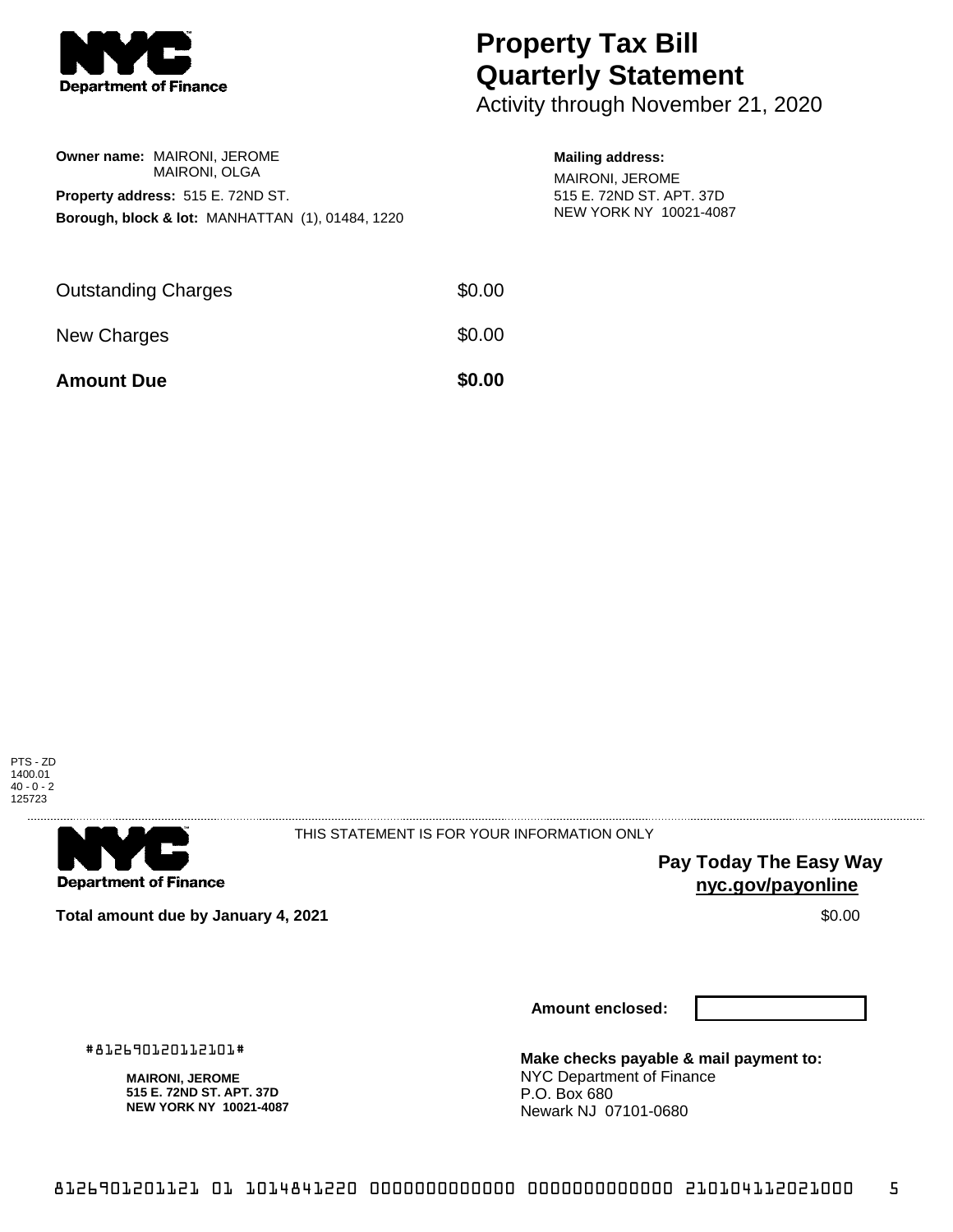

| <b>Previous Charges</b>                                |                      |                 | Amount        |
|--------------------------------------------------------|----------------------|-----------------|---------------|
| Total previous charges including interest and payments |                      |                 | \$0.00        |
| <b>Current Charges</b>                                 | <b>Activity Date</b> | Due Date        | <b>Amount</b> |
| Finance-Property Tax                                   |                      | 01/01/2021      | \$0.00        |
| <b>Adopted Tax Rate</b>                                |                      |                 | $$-111.24$    |
| Co-op Condo Abatement                                  | 01/01/2021           |                 | \$19.46       |
| Payment Adjusted                                       | 01/01/2021           |                 | \$91.78       |
| <b>Total current charges</b>                           |                      |                 | \$0.00        |
| <b>Tax Year Charges Remaining</b>                      | <b>Activity Date</b> | <b>Due Date</b> | Amount        |
| Finance-Property Tax                                   |                      | 04/01/2021      | \$0.00        |
| <b>Adopted Tax Rate</b>                                |                      |                 | $$-111.24$    |
| Co-op Condo Abatement                                  | 01/01/2021           |                 | \$19.46       |
| <b>Early Payment Discount</b>                          |                      | 04/01/2021      | \$0.91        |
| Payment Adjusted                                       | 01/01/2021           |                 | \$90.87       |
| Total tax year charges remaining                       |                      |                 | \$0.00        |
| <b>Overpayments/Credits</b>                            | <b>Activity Date</b> | Due Date        | <b>Amount</b> |
| Refund Available                                       |                      | 07/01/2008      | $$-2.54$      |
| <b>Refund Available</b>                                |                      | 10/01/2008      | $$-2.54$      |
| Refund Available                                       |                      | 01/01/2009      | $$-2.83$      |
| Refund Available                                       |                      | 04/01/2009      | $$-37.13$     |

| Total overpayments/credits remaining on account | \$275.01           |               |
|-------------------------------------------------|--------------------|---------------|
| Credit Balance                                  | 07/01/2020         | $$-182.65$    |
| Refund Available                                | 04/01/2010         | $$-30.69$     |
| Refund Available                                | 01/01/2010         | $$-5.65$      |
| Refund Available                                | 10/01/2009         | $$-5.49$      |
| Refund Available                                | 07/01/2009         | $$-5.49$      |
| <b>NEIUIIU AVAIIADIE</b>                        | <u>04/0 1/2009</u> | <b>-</b> טוני |

You must apply for a refund or a transfer of credits resulting from overpayments within six years of the date of **the overpayment or credit. Please note that overpayments and credits are automatically applied to unpaid taxes.**

## **Home banking payment instructions:**

- 1. **Log** into your bank or online bill pay website.
- 2. **Add** the new payee: NYC DOF Property Tax. Enter your account number, which is your boro, block and lot, as it appears here: 1-01484-1220 . You may also need to enter the address for the Department of Finance. The address is P.O. Box 680, Newark NJ 07101-0680.
- 3. **Schedule** your online payment using your checking or savings account.

## **Did Your Mailing Address Change?**

If so, please visit us at **nyc.gov/changemailingaddress** or call **311.**

When you provide a check as payment, you authorize us either to use information from your check to make a one-time electronic fund transfer from your account or to process the payment as a check transaction.